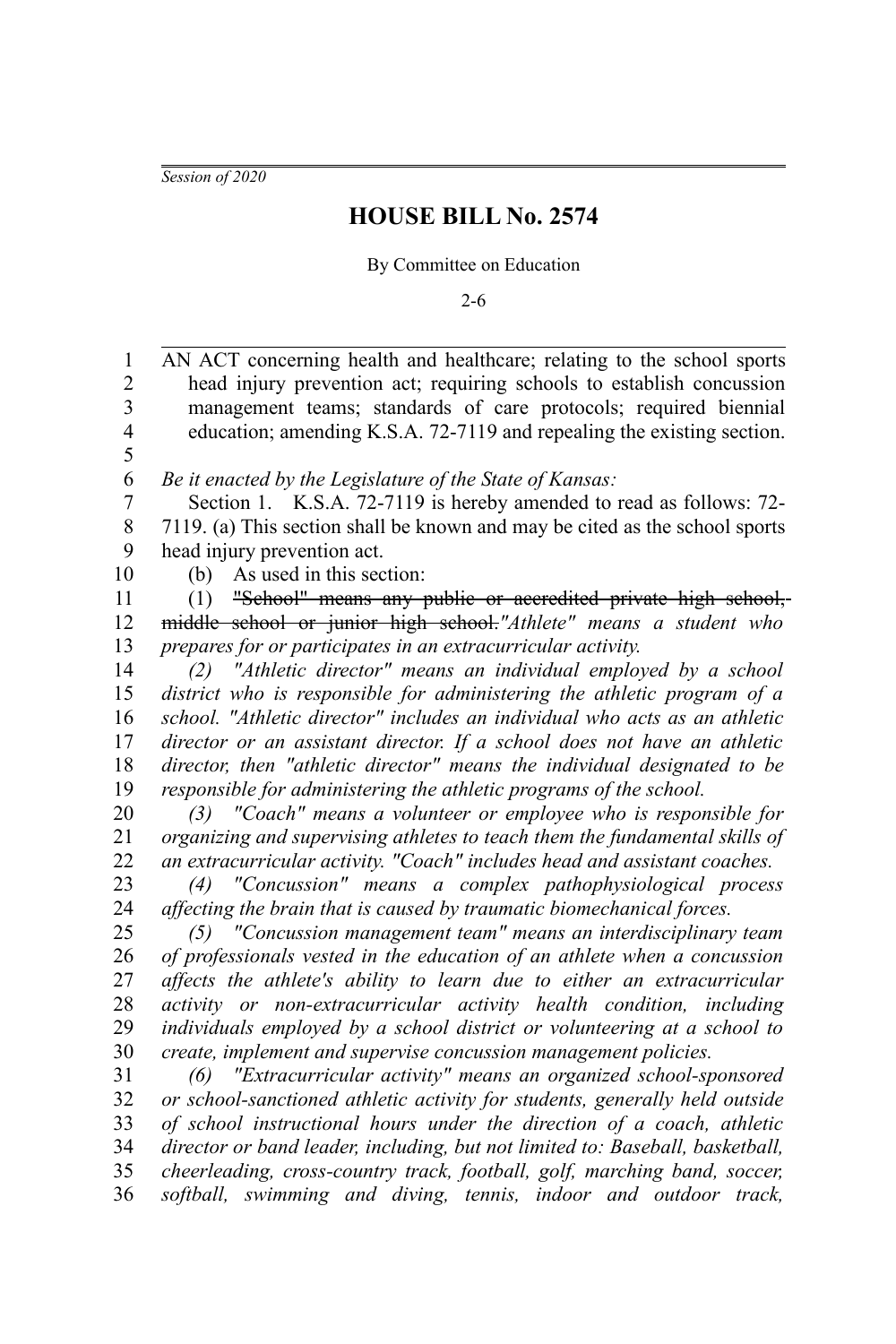*volleyball and wrestling. All interscholastic activities are deemed to be extracurricular activities.* 1 2

*(7) "Game official" means an individual who officiates at an extracurricular activity, such as a referee or umpire and includes, but is not limited to, any individual enrolled as a game official by the Kansas state high school activities association.* 3 4 5 6

(2)*(8)* "Health care provider" means a person *an individual* licensed by the state board of healing arts to practice medicine and surgery. 7 8

*(9) "Licensed athletic trainer" means an individual licensed by the state board of healing arts as an athletic trainer, under the provisions of K.S.A. 65-6906, and amendments thereto, and whose practice includes schools and extracurricular activities.* 9 10 11 12

*(10) "Licensed school counselor" means an individual employed by a school district and who is licensed by the state board of education as a school counselor.* 13 14 15

*(11) "Nurse" means an individual licensed by the board of nursing who is practicing in a school setting as an employee of the school district or volunteer of the school.* 16 17 18

*(12) "Parent" means a natural parent, a stepparent, a guardian or a foster parent of a student.* 19 20

*(13) "Return-to-learn protocol" means an evidence-based reintegration program consistent with the best standards of care guidelines designed to return the athlete to school and the classroom setting for the purpose of formal learning.* 21 22 23 24

*(14) "Return-to-play protocol" means an evidence-based reintegration program consistent with the best standards of care guidelines designed to return the athlete to extracurricular activity practice before formal competition.* 25 26 27 28

*(15) "School" means any public or accredited nonpublic high school or middle school, including home-school entities.* 29 30

(c) The state board of education, in cooperation with the Kansas state high school activities association, shall compile information on the nature and risk of concussion and head injury including the dangers and risks associated with the continuation of playing or practicing after a person *an individual* suffers a concussion or head injury. Such information shall be provided to school districts for distribution to coaches, school athletes and the *athletes'* parents-or guardians of school athletes. 31 32 33 34 35 36 37

*(1) Schools shall establish a concussion education program for parents, athletes and school personnel to review the school policies and procedures governing the prevention and management of concussions. Such program shall include, but not be limited to, the prevention and management of concussions, dangers and risks associated with concussions, signs and symptoms of concussion, return-to-learn and* 38 39 40 41 42 43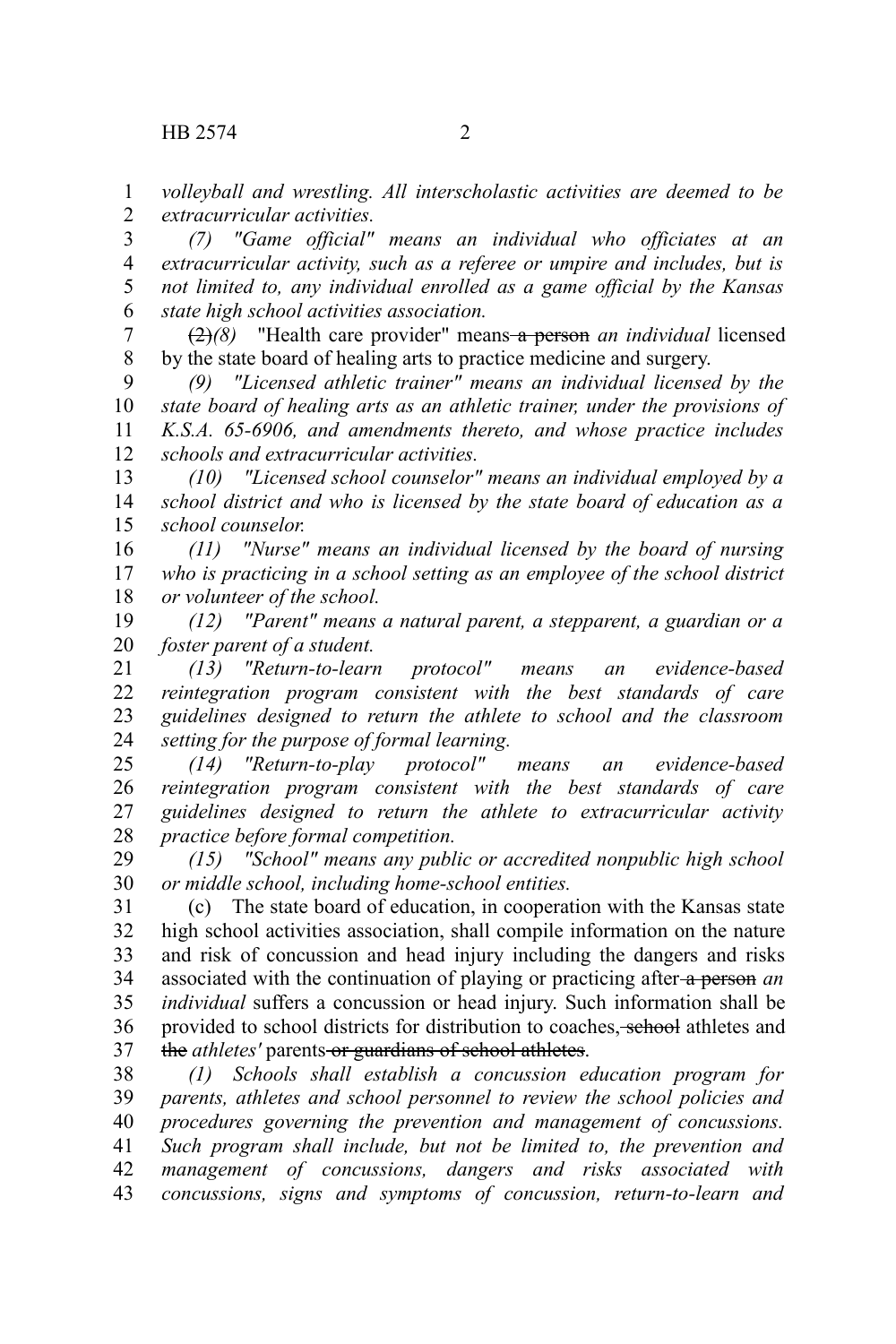*return-to-play protocols and school policies and procedures for concussion preventive management.* 1 2

*(2) Schools shall establish policies and procedures governing the prevention and management of concussions within the school. Policies and procedures shall address concussions occurring in extracurricular activities and may be applied to all concussions in students.* 3 4 5 6

*(3) Schools shall appoint a concussion management team to establish a return-to-play protocol, based on scientific evidence-based practices consistent with the United States centers for disease control and prevention guidelines and Kansas state high school activities association guidelines for the student's return to play.* 7 8 9 10 11

*(4) The school concussion management team shall establish a returnto-learn protocol, based on scientific evidence-based practices consistent with the centers for disease control and prevention guidelines and Kansas state high school activities association guidelines for the student's return to the classroom.* 12 13 14 15 16

*(5) The membership of the concussion management team shall include to the extent possible, but is not limited to, the: Licensed athletic trainer, if employed or contracted by the school district; athletic director; designated teacher; licensed school counselor; school administrator; and nurse, if any.* 17 18 19 20 21

*(6) Schools shall appoint a designee from the concussion management team to supervise the persons responsible for compliance with the return-to-play and return-to-learn protocols. The person who has supervisory responsibilities may not be a coach of an extracurricular activity.* 22 23 24 25 26

*(7) Schools shall establish a return-to-learn protocol for any athlete who has sustained a concussion. The return-to-learn protocol shall recognize that a student who has sustained a concussion and returned to school may need informal or formal accommodations, modifications of curriculum and monitoring by medical or academic staff until the athlete has fully recovered.* 27 28 29 30 31 32

*(8) An athlete may not participate in any extracurricular activity competition or practice session until integrated completely in school without accommodation.* 33 34 35

*(9) The following individuals shall complete, at least biennially, a concussion training program approved by the state board of education and the Kansas state high school activities association:* 36 37 38

*(A) Coach;* 39

*(B) licensed athletic trainer;* 40

- *(C) licensed school counselor;* 41
- *(D) game official;* 42
- *(E) nurse;* 43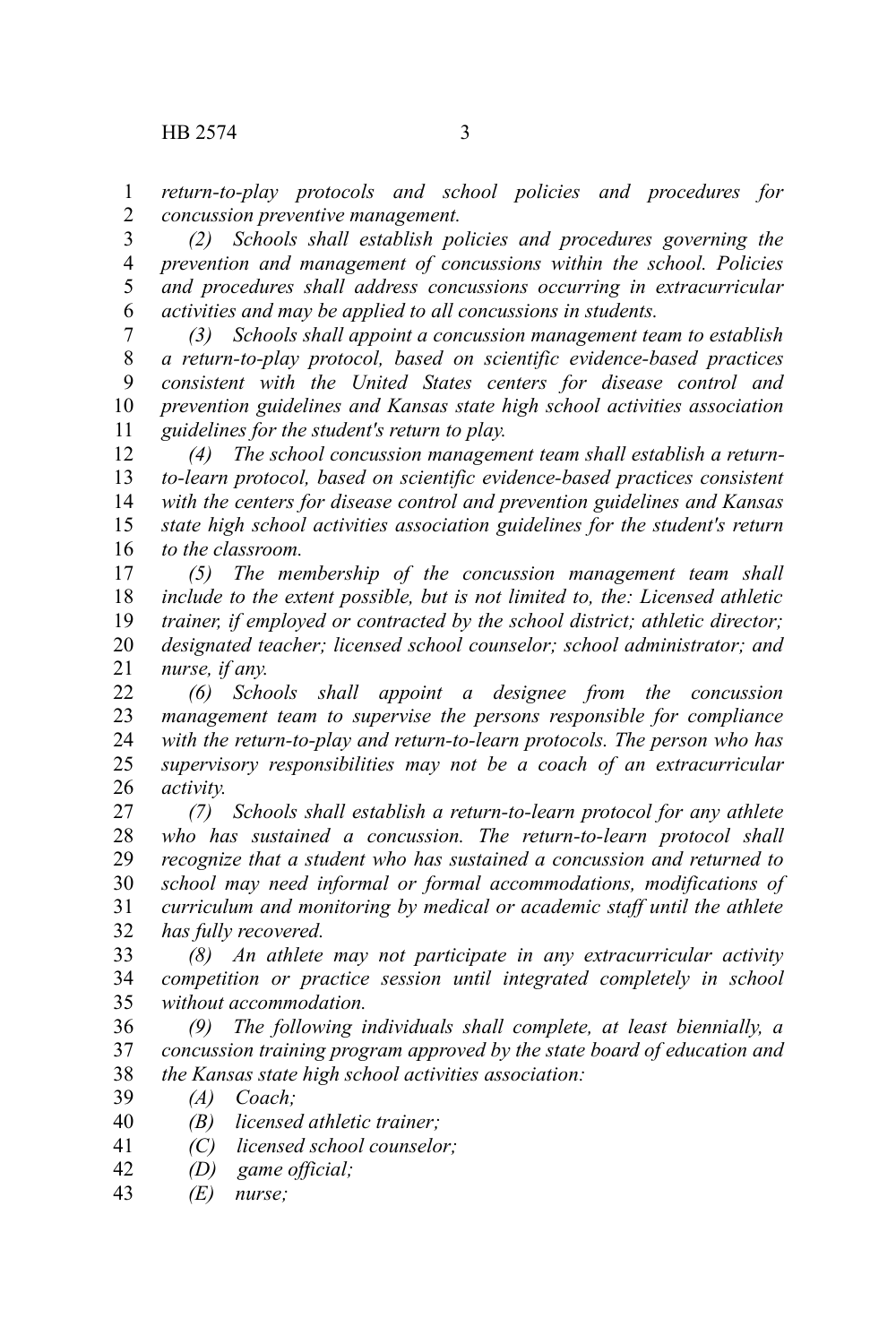1

*(F) athletic director; and*

*(G) school marching band director, whether employed by the school district or a volunteer serving in such capacity.* 2 3

(d)  $A$  school*An* athlete may not participate in any sport*extracurricular activity* competition or practice session unless such athlete and the athlete's parent-or guardian have signed, and returned to the school, a concussion and head injury information release form. A release form shall be signed and returned each school year that a student *an* athlete participates in sport competitions *extracurricular activity competition* or practice sessions *session*. 4 5 6 7 8 9 10

 $(e)$  If a school athlete suffers, or is suspected of having suffered, a concussion or head injury during a sport competition or practice session, such school athlete immediately shall be removed from the sportcompetition or practice session. *(1) An athlete shall be removed from an extracurricular activity competition or practice session immediately if one of the following individuals believes that the athlete might have sustained a concussion during the competition or practice session:* 11 12 13 14 15 16 17

*(A) Coach;* 18

*(B) healthcare provider;* 19

*(C) game official;* 20

*(D) licensed athletic trainer;* 21

*(E) the athlete's parent or another person with the legal authority to make medical decisions on the athlete's behalf;*  $22$ 23

*(G) the athlete; or* 24

*(H) any other person deemed appropriate under the school's returnto-play protocol.* 25 26

*(2) The athlete shall not return to the extracurricular activity competition or practice session until:* 27 28

(f) Any school athlete who has been removed from a sport competition or practice session shall not return to competition or practice until*(A)* the athlete is evaluated by a health care *healthcare* provider and the health care *healthcare* provider provides such athlete a written clearance to return to play or practice. If the health care *healthcare* provider who provides the clearance to return to play or practice is not an employee of the school district, such health care *healthcare* provider shall not be liable for civil damages resulting from any act or omission in the rendering of such care, other than acts or omissions constituting gross negligence or willful or wanton misconduct*;* 29 30 31 32 33 34 35 36 37 38

*(B) the athlete has successfully completed each requirement of the return-to-play protocol established by the school necessary for the athlete to return to play; and* 39 40 41

*(C) the athlete has successfully completed each requirement of the return-to-learn protocol established by the school necessary for the athlete* 42 43